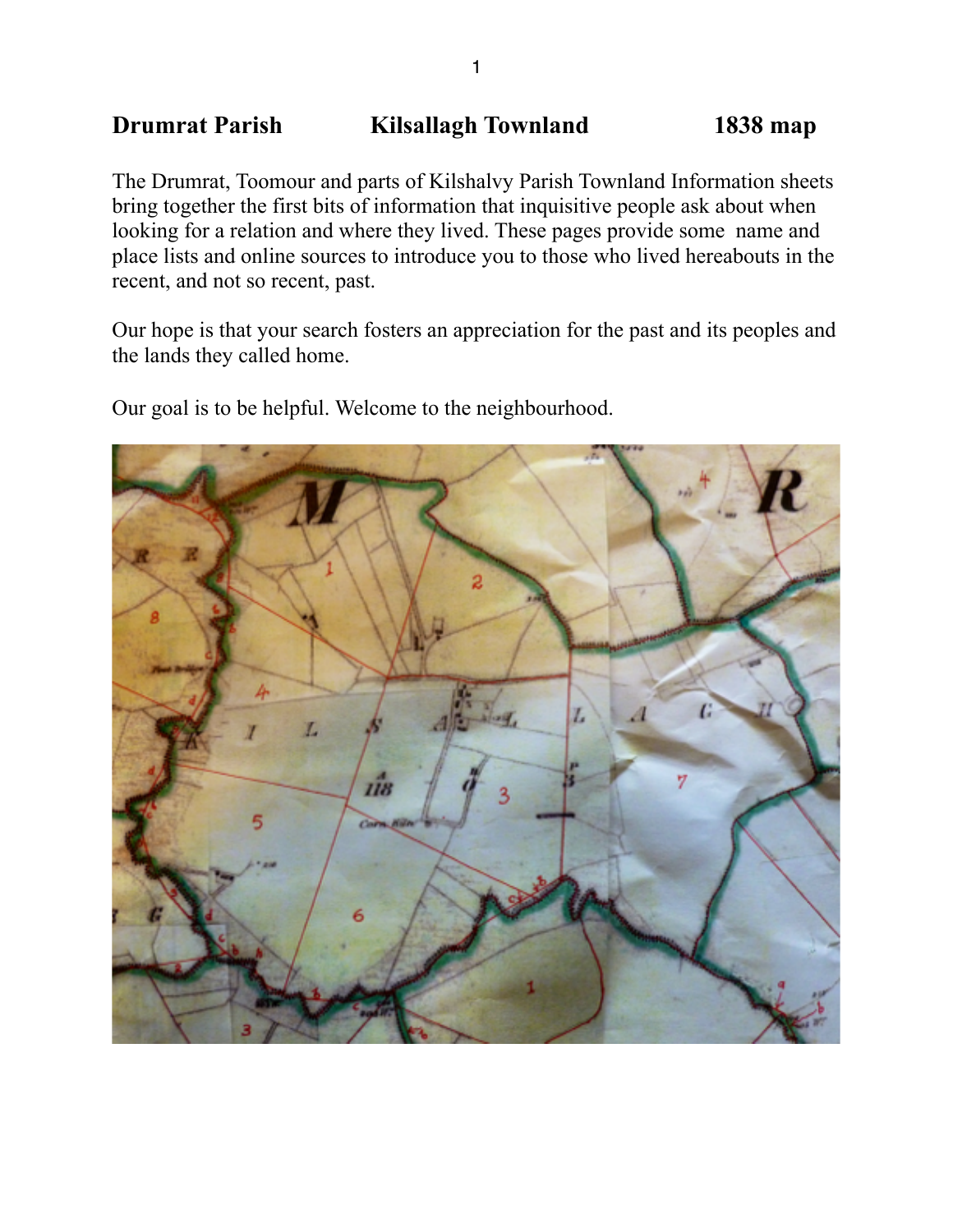The red numbers note the specific Griffith's Valuation (GV) fields/parcels of land. See the GV list for this town land below to match with tenants and owners holding these fields in 1857.

Lands boundaries have been redone since over the years, and of course land has changed hands. Information from the Land and Tenant Rate books at the Valuation Office will be a good source for more information about the people living on and working the land after this 1857 information. See the section below re Valuations.

We begin with the Down Survey of Ireland and other descriptive information about the townland below to get our bearings. Some sheets may contain estate records we were able to locate to give names of tenants early in the 1800s. We move on to the Tithe Applotment listings which tell us the heads of families in the town land in 1833. The Census records of 1901 and 1911 tell us who was in the houses in the townland on Census night. By visiting and searching other web sites, URL addresses provided, you may be able to track people via church records and civil records of births, marriages and deaths. Hint: The more information you have before searching, the better.

# **The Down Survey of Ireland**

Taken in the years 1656-1658, the Down Survey of Ireland is the first ever detailed land survey on a national scale anywhere in the world. The survey sought to measure all the land to be forfeited by the Catholic Irish in order to facilitate its redistribution to Merchant Adventurers and English soldiers. For more information and to view the maps, go to <http://downsurvey.tcd.ie/index.html>and explore the site.

**Townland of KILSALLAGH Down Survey Name:** Unforfeited Land **1641 Owner(s):** Land, Unforfeited (Protestant) **1670 Owner(s):** Land, Unforfeited (Protestant) **County:** Sligo **Barony:** Corran **Parish:** Drumratt

# **The Ordnance Survey Name Book John O'Donovan 1836**

John O'Donovan (1806-1861) led the Ordnance Survey project collecting information about the topography of Ireland. The work was carried out by sundry surveyors visiting every parish in Ireland. O'Donovan wrote the place name reports based on the data the surveyors collected.

For more information: http://www.askaboutireland.ie/reading-room/history-heritage/irish-genealogy/what-is-griffiths-valuati/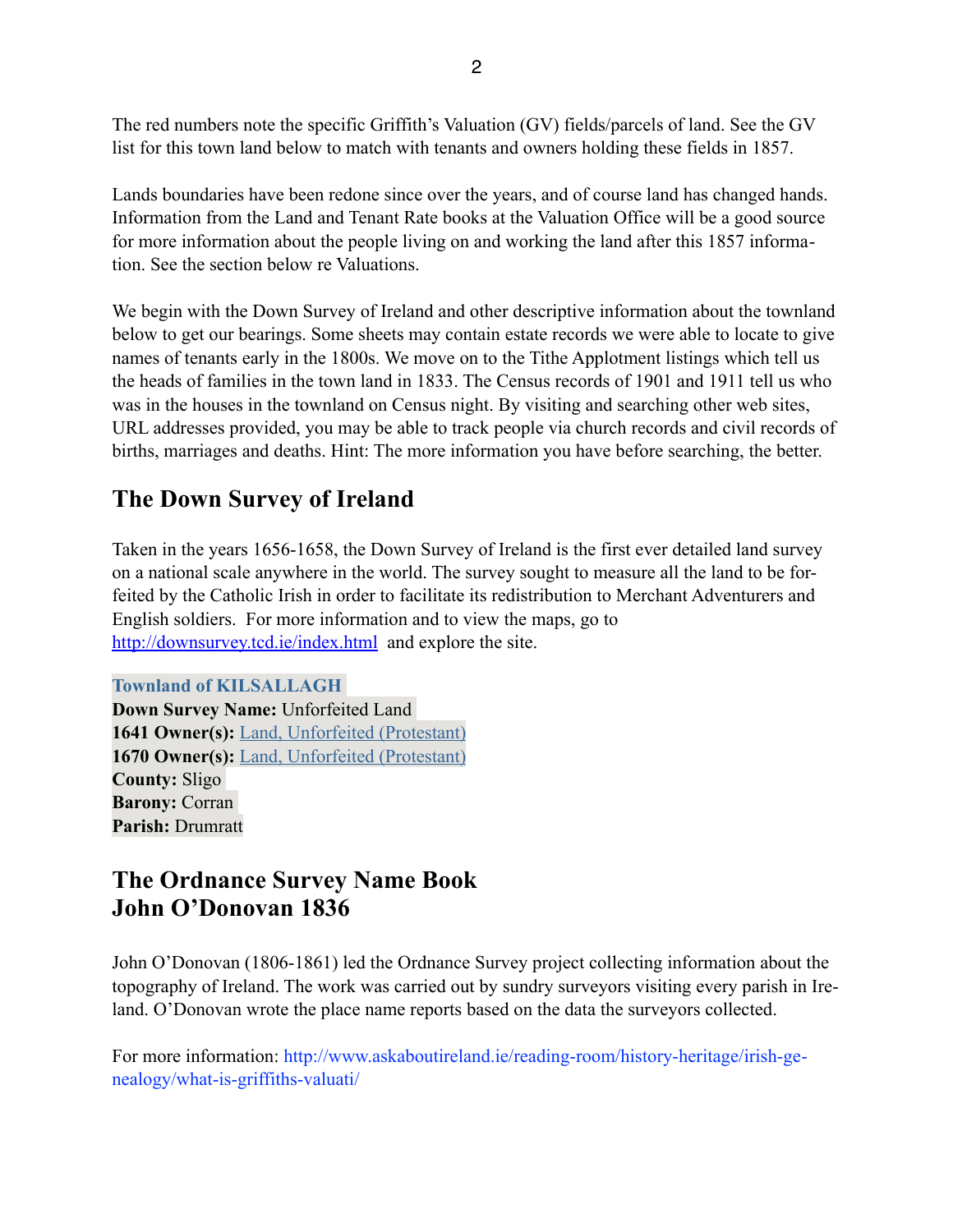**Kilsallagh** Coil salach, dirty wood. Situated near the center of the parish, 20 chains N. of the road from Boyle to Ballymote, three and a half milesS. of the latter place. It is bounded on the N. by Berlough; on the E. by Knockbrack and Listrush; on the S. by Liconvy and Finisklin and on the W. by Rookey Beg and Rooskey More.

This townland contains 118 acres of which 98 are cultivated and 20 of uncultivated flooded pasture, liable to floods. The proprietor Mr. Knott of Battlefield has it let to the tenantry by a lease of one life or 18 years, their yearly rent per acre varying from 1 pound 7s to 1 pound 10s. County Cess is paid by the acre and generally amounts to between 1/5 and 2/-; The soil is a red earth and the general produce are oats, flax, etc. This townland was formerly a wood, as its name implies; at present there is nothing remarkable of any kind.

## **Townland Place names**

Kilsallagh / **Coill Salach (118**-39) Culsallagh, *Co. Map/OSNB*

This information from **"The Placenames of Corran,"** by Nollaig O Muraile, given in a lecture at the 2008 Ballymote Heritage Weekend.

**Sources cited: Tax.**: Ecclesiastical Taxation, 1306; **F:** Fiants of Tudor Sovereigns (searched selectively); **CPR:** Calendar of Patent Rolls of James I; **Str:** Strafford's Inquisition, 1635 (from Wood-Martin's *Sligo*); **DS:** Down Survey, c 1655 (most citations taken from OSNB); **Cen.:** 'Census' of Ireland, c. 1659; **HMR:** Hearth Money Roll for Co. Sligo, 1665 (ed. MacLysaght); **HD:** Hiberniae Delineatio (al. Petty's Atlas), publ. 1685 (but engraved c 1663); **OSBN**: Ordnance Survey Parish Namebooks, 1837 (consulted - especially for evidence of Irish forms collected from native speakers of the language).

## **Population, landowners and tenants**

#### **Population figures for this townland 1841-1901**

|      |       | 1841 1851 1861 1871 1881 1901 |    |    |
|------|-------|-------------------------------|----|----|
| - 86 | 45 41 | 41                            | 41 | 38 |

# **SLIGO TITHE APPLOTMENT BOOK Parish listings**

Below are the names of heads of families in the Toomour and Drumrat parishes in 1833-4.

The Tithe Applotment Books are records compiled between 1823 and 1837 to determine the amount which occupiers of agricultural holdings over one acre should pay in tithes to the Church of Ireland. We recommend a visit to the sites below for more information.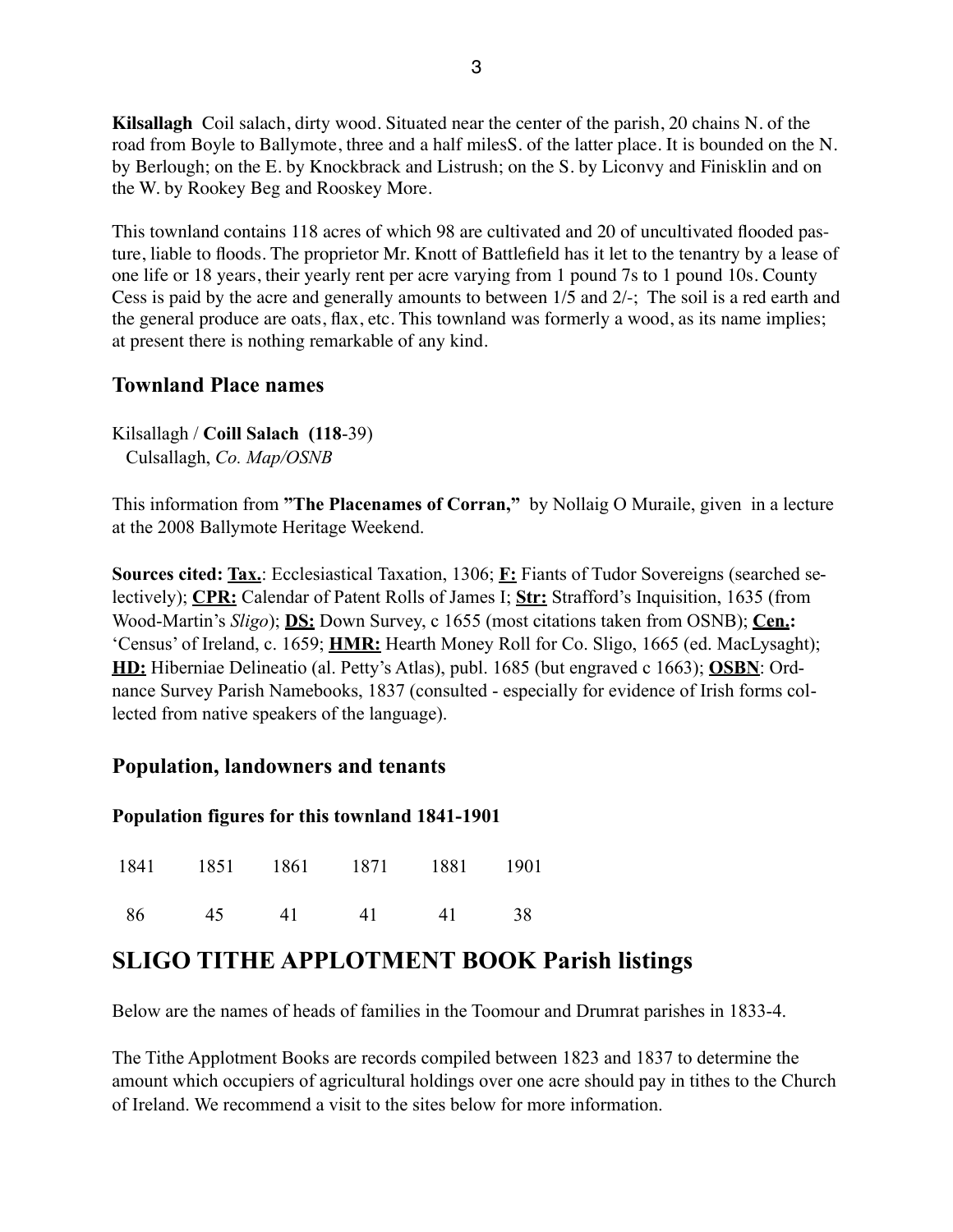<http://titheapplotmentbooks.nationalarchives.ie/search/tab/home.jsp> <http://titheapplotmentbooks.nationalarchives.ie/search/tab/about.jsp> <http://titheapplotmentbooks.nationalarchives.ie/search/tab/aboutmore.jsp>

#### *Culsallagh [Kilsallagh]*

- 75. Patrick Brehany and Domnick Brennan [pg 7 of original book]
- 76. Martin Cryan [these are on pg 8 of original book]
- 77. James Nerrany and Patrick Raffertry
- 78. Ned Shannon
- 79. Mathew Conlon
- 80. Walter [?] and Patrick Henry
- 81. Widow Cryan
- 82. James Shannon

83.

More information may be found at the National Archives Genealogy Website. Access the Census [Records for 1901 and 1911 and many other informative sites at http://www.genealogy.nation](http://www.genealogy.nationalarchives.ie)alarchives.ie

## **Parish Online Resources**

Diocese of Achonry | County of Sligo Variant forms of parish name: Keash [includes townlands in Drumrat and Toomour]

This website contains images from the National Library of Ireland's collection of Catholic parish register microfilms. The registers contain records of baptisms and marriages from the majority of Catholic parishes in Ireland and Northern Ireland up to 1880. Go to <http://registers.nli.ie/about> These are incomplete but you may be surprised!

[Other online resources for other denominations may be found at https://www.familysearch.org/wiki/en/](https://www.familysearch.org/wiki/en/County_Sligo,_Ireland_Genealogy#Church_Records) County Sligo, Ireland Genealogy#Church Records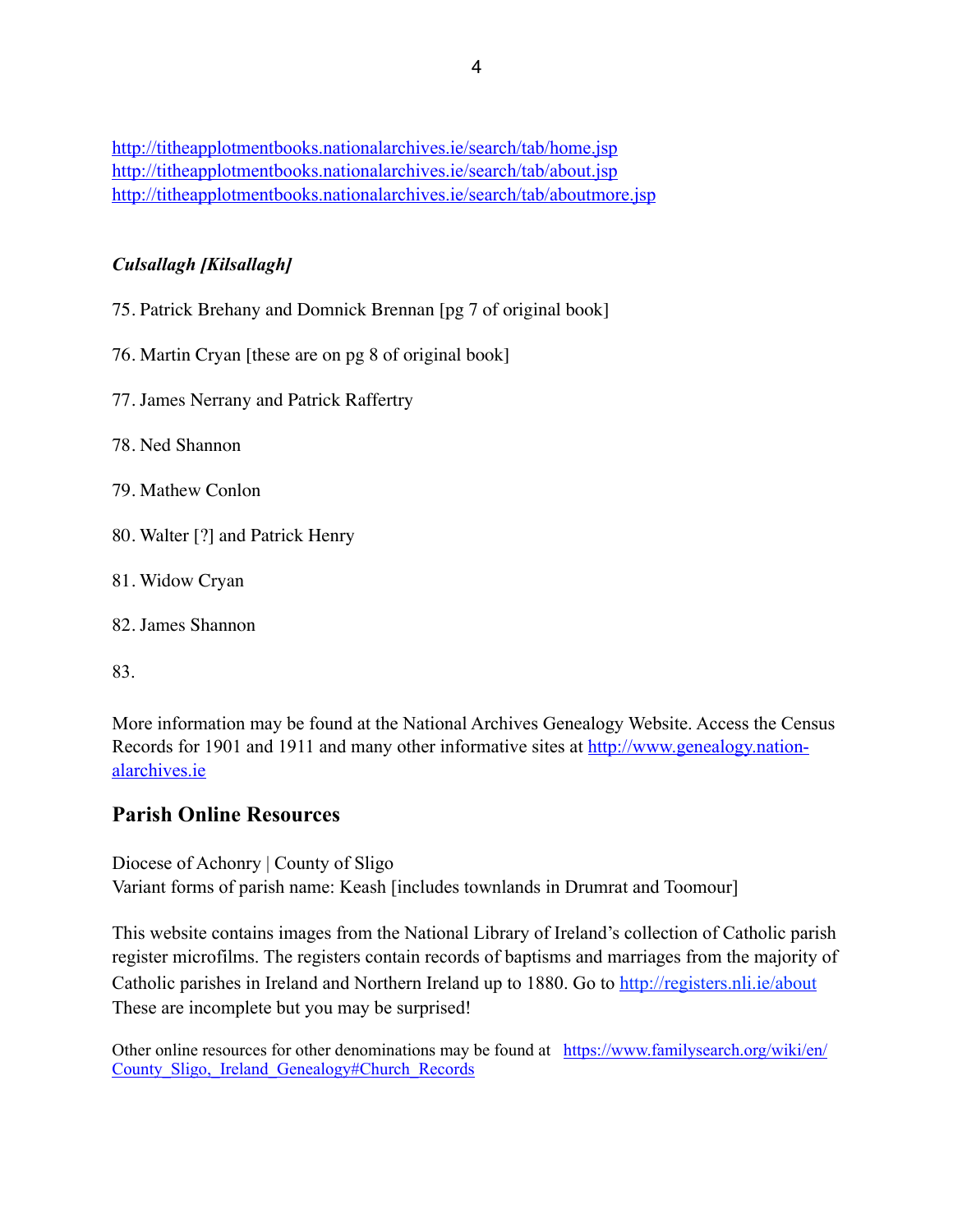# **Griffith's Valuation 1857** County of Sligo, Barony of Corran, Union of Boyle

Griffith's Valuation is the name given to the Primary Valuation of Ireland, a property tax survey carried out in the mid-nineteenth century. The survey involved the detailed valuation of every taxable piece of property and published county-by-county between 1847 and 1864.

The information with tenant and owner names for this town land is below. You can see the rest by going to the page on the GV site.

#### Explore Griffith's Valuation online at these sites:

<http://www.askaboutireland.ie/griffith-valuation/index.xml>

<http://www.askaboutireland.ie/reading-room/history-heritage/irish-genealogy/>

[http://www.askaboutireland.ie/reading-room/history-heritage/irish-genealogy/what-is-griffiths](http://www.askaboutireland.ie/reading-room/history-heritage/irish-genealogy/what-is-griffiths-valuati/)valuati/

Looking for more about properties? See the Valuation's Office web site at [http://www.valoff.ie/en/Archives\\_Genealogy\\_Public\\_Office/](http://www.valoff.ie/en/Archives_Genealogy_Public_Office/)

Follow the links. Some material is online, other information is digitized at their office to view.

#### **Kilsallagh TL** Page 39 (*Ord. S.* 39)

| Land, house, offices or land<br>1 <sub>a</sub><br>James Shannon<br>Owen Nott<br>James Nerney<br>Same<br>2 a<br>Michael Hannon<br>Land, house and offices<br>Same<br>3 a<br>- b<br>Michael Walsh<br>Land (Severance)<br>Rev. Thomas Nott<br><b>Bridget Henry</b><br>Owen Nott<br>4 a<br>James Kielty, sen.,<br>Sir Alex. Crichton<br>Lane (severance)<br>b<br>James McGlynn<br>Owen Nott<br>5a<br>Patrick Cunnane<br>Sir Alex. Crichton<br>Land (severance)<br>- b<br>Dominick McGlynn<br>Land (severance)<br>Same<br>$\mathbf{c}$<br>Land (severance)<br>- d<br>Land (severance)<br>$-$ e<br>Owen Nott<br>Martin Cryan<br>6 a<br>Dominick McGlynn<br>Sir Alex. Crichton<br>Land (severance)<br>- b<br>Michael Walsh<br>Rev. Thomas Nott<br>Land (severance)<br>$\mathbf{c}$ |  | Tenant | Owner | Holding                 |  |
|-----------------------------------------------------------------------------------------------------------------------------------------------------------------------------------------------------------------------------------------------------------------------------------------------------------------------------------------------------------------------------------------------------------------------------------------------------------------------------------------------------------------------------------------------------------------------------------------------------------------------------------------------------------------------------------------------------------------------------------------------------------------------------|--|--------|-------|-------------------------|--|
|                                                                                                                                                                                                                                                                                                                                                                                                                                                                                                                                                                                                                                                                                                                                                                             |  |        |       |                         |  |
|                                                                                                                                                                                                                                                                                                                                                                                                                                                                                                                                                                                                                                                                                                                                                                             |  |        |       | Land, house and offices |  |
|                                                                                                                                                                                                                                                                                                                                                                                                                                                                                                                                                                                                                                                                                                                                                                             |  |        |       | Land, house and offices |  |
|                                                                                                                                                                                                                                                                                                                                                                                                                                                                                                                                                                                                                                                                                                                                                                             |  |        |       |                         |  |
|                                                                                                                                                                                                                                                                                                                                                                                                                                                                                                                                                                                                                                                                                                                                                                             |  |        |       |                         |  |
|                                                                                                                                                                                                                                                                                                                                                                                                                                                                                                                                                                                                                                                                                                                                                                             |  |        |       | Land, house and offices |  |
|                                                                                                                                                                                                                                                                                                                                                                                                                                                                                                                                                                                                                                                                                                                                                                             |  |        |       |                         |  |
|                                                                                                                                                                                                                                                                                                                                                                                                                                                                                                                                                                                                                                                                                                                                                                             |  |        |       | Land, house and offices |  |
|                                                                                                                                                                                                                                                                                                                                                                                                                                                                                                                                                                                                                                                                                                                                                                             |  |        |       |                         |  |
|                                                                                                                                                                                                                                                                                                                                                                                                                                                                                                                                                                                                                                                                                                                                                                             |  |        |       |                         |  |
|                                                                                                                                                                                                                                                                                                                                                                                                                                                                                                                                                                                                                                                                                                                                                                             |  |        |       |                         |  |
|                                                                                                                                                                                                                                                                                                                                                                                                                                                                                                                                                                                                                                                                                                                                                                             |  |        |       |                         |  |
|                                                                                                                                                                                                                                                                                                                                                                                                                                                                                                                                                                                                                                                                                                                                                                             |  |        |       | Land, house and offices |  |
|                                                                                                                                                                                                                                                                                                                                                                                                                                                                                                                                                                                                                                                                                                                                                                             |  |        |       |                         |  |
|                                                                                                                                                                                                                                                                                                                                                                                                                                                                                                                                                                                                                                                                                                                                                                             |  |        |       |                         |  |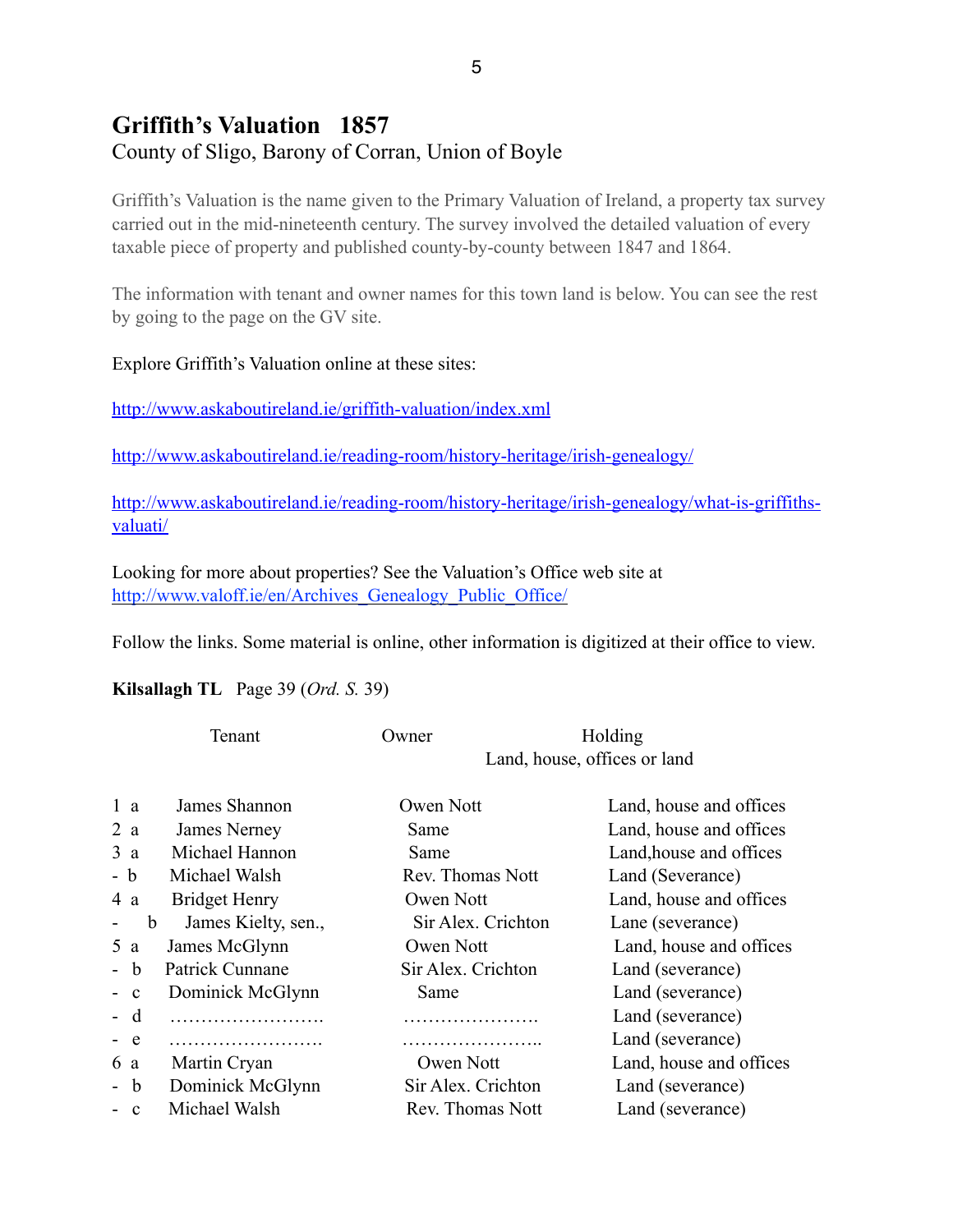|    | 7 a Alexander Wylie | <b>Same</b>        | Land., herd's ho., $&$ offs., |
|----|---------------------|--------------------|-------------------------------|
| 8  | James Kielty, sen., | Sir Alex. Crichton | Land (severance)              |
| 9  | Patrick Cunnane     | Same               | Land (severance)              |
| 10 | Richard Gorman      | Owen No            | Land (severance)              |

# **Census of Ireland**

Census pages may be accessed through The National Archives of Ireland.

This is the home page: <http://www.census.nationalarchives.ie>

We recommend reading the information available to become familiar with the records. We only provide names, ages and the briefest of other information. The Census pages has more about individuals and families and their houses and land.

## **Ireland Census 1901 Co. Sligo Kilsallagh TL, Drumrat Parish, Boyle Poor Law Union, DED Drumrat**

Occupants and houses (private dwellings/buildings). Ages as given in Census.

**House 1** Stone Thatch 2 rooms 4 Outbuildings Landholder is Dominick McGlynn. McGlynn Dominick 56 Head Farmer Bessy 45 Wife Michael 15 Son Scholar All siblings single Mary J 10 Daughter " John W  $7$  Son " Dominick 6 Son " Patrick 3 Son Bridget One month Daughter **House 2** Stone Thatch 2 rooms 2 Outbuildings Landholder is Walter Henry [sic] Henery [sic] Walter 70 Head Farmer Widower Peter 25 Son Not married Mary 28 Daughter Housekeeper Not Married John 21 Son Not Married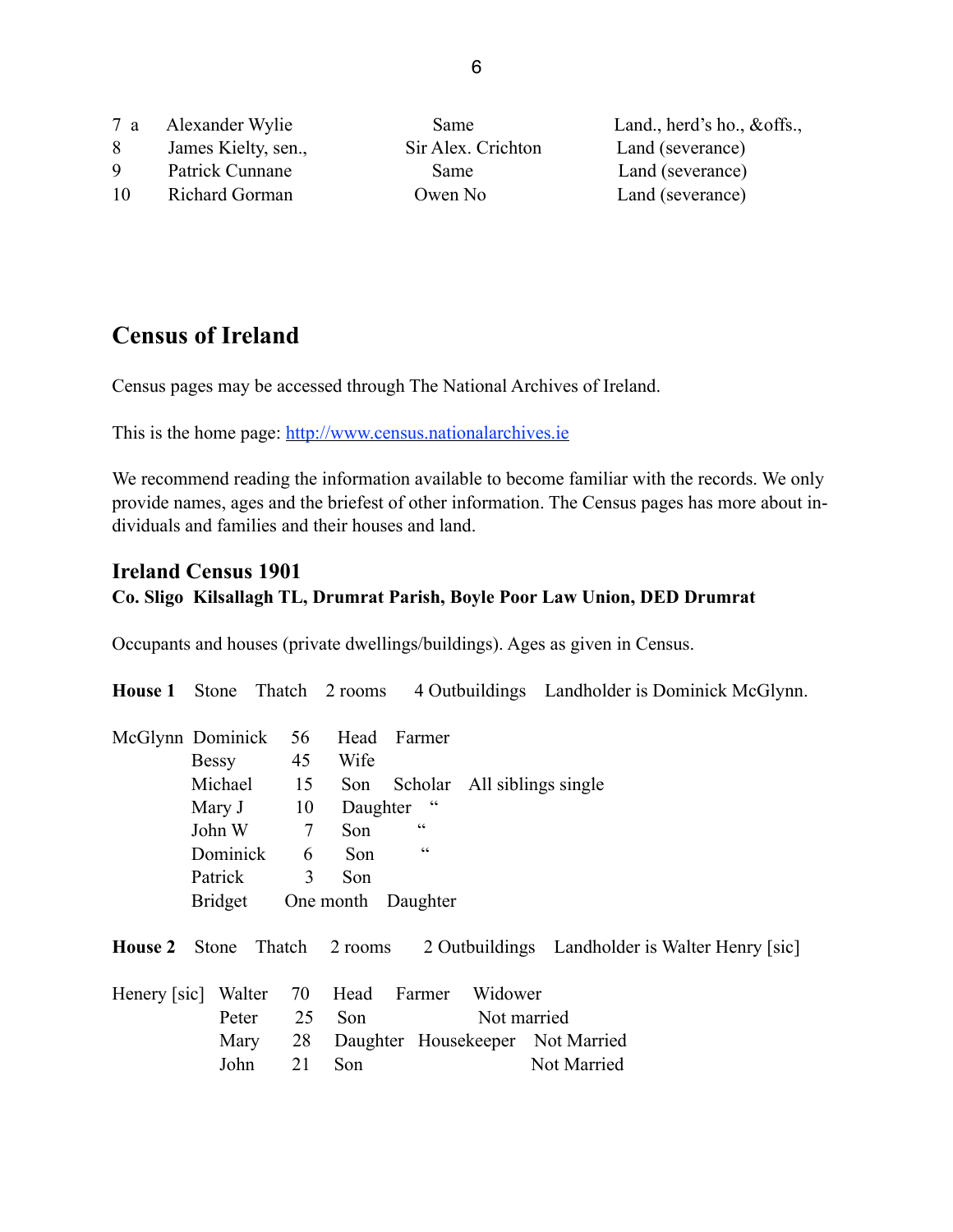| Shannon        | Bartholomew           | 64     | Head     | Farmer          |                                                             |
|----------------|-----------------------|--------|----------|-----------------|-------------------------------------------------------------|
|                | Catherine             | 58     | Wife     |                 |                                                             |
|                | <b>Bidileas</b>       | 27     | Daughter |                 | All siblings not married.                                   |
|                | John                  | 25     | Son      |                 |                                                             |
|                | Teresa                | 20     | Daughter |                 |                                                             |
|                | Catherine             | 19     | Daughter |                 |                                                             |
| <b>House 4</b> | Thatch<br>Stone       |        | 2 rooms  |                 | 4 Outbuildings Landholder is Patrick Nerney.                |
| Nerney         | Pat                   | 54     | Head     | Farmer          |                                                             |
|                | <b>Bridget</b>        | 50     | Wife     |                 |                                                             |
|                | Michael               | 18     | Son      |                 | All siblings not married.                                   |
|                | Mary Ellen            | 16     | Daughter |                 |                                                             |
|                | Katie E               | 14     | Daughter | Scholar         |                                                             |
|                | <b>Bridget Agnes</b>  | 11     | Daughter | $\epsilon$      |                                                             |
|                | Margaret Jane         | 7      | Daughter | $\zeta$ $\zeta$ |                                                             |
| House 5        | Stone                 |        |          |                 | Thatch 2 rooms 3 Outbuildings Landholder is Patrick Hannon. |
| Hannon         | Pat                   | 54     | Head     | Farmer          |                                                             |
|                | Mary                  | 36     | Wife     |                 |                                                             |
|                | Mary Anne             | $8\,$  | Daughter | Scholar         | All siblings not married.                                   |
|                | Maggie E              | 7      | Daughter | Scholar         |                                                             |
|                | Michael               | 6      | Son      | Scholar         |                                                             |
|                | Bridget F             | 3      | Daughter |                 |                                                             |
|                | James P               | 1      | Son      |                 |                                                             |
| House 6        | Thatch<br>Stone       |        | 2 rooms  |                 | 3 Outbuildings Landholder is Thomas Cryan.                  |
| Cryan          | Thomas<br>54          | Head   | Farmer   |                 |                                                             |
|                | 50<br>Margaret        | Wife   |          |                 |                                                             |
|                | 27<br>James           | Son    |          |                 | All siblings not married.                                   |
|                | Mary<br>20            |        | Daughter |                 |                                                             |
|                | Patrick<br>13         | Son    |          | Scholar         |                                                             |
| House 7        | Slate<br><b>Stone</b> | 1 room |          |                 | No Outbuildings Landholder is John Hawskby [sic].           |
| Cryan          | Mary<br>65            | Head   | Widow    |                 | Domestic servant - Cook                                     |

**House 3** Stone Thatch 2 rooms 4 Outbuildings Landholder is Bartley Shannon.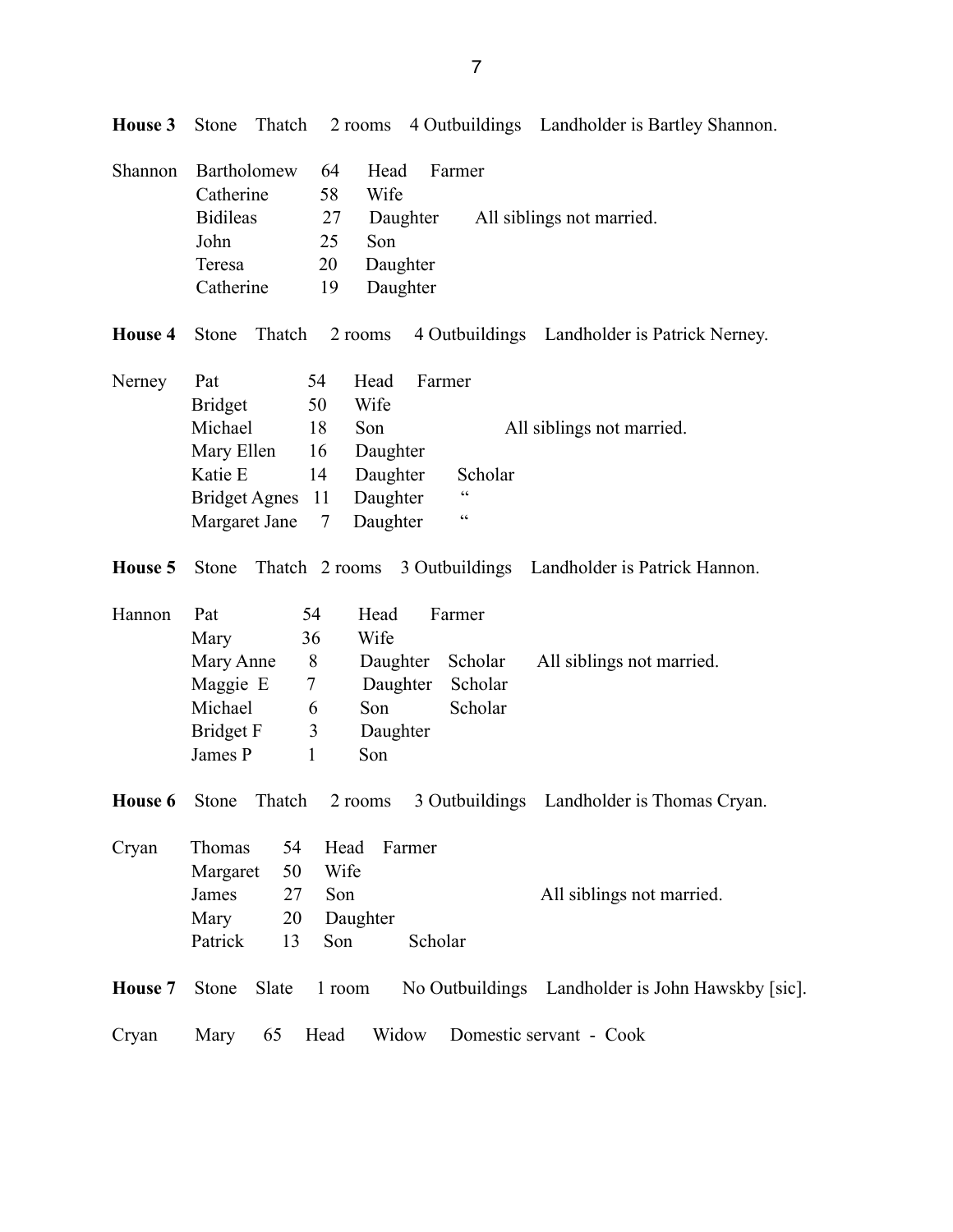## **Ireland Census 1911 Co. Sligo Kilsallagh TL, Drumrat Parish, Boyle Poor Law Union, DED Drumrat**

Occupants and houses (private dwellings/buildings). Ages as given in Census.

|                |                                                               | <b>House 1</b> Stone Thatch 2 rooms 3 Outbuildings                                                                                                                                                                                   |
|----------------|---------------------------------------------------------------|--------------------------------------------------------------------------------------------------------------------------------------------------------------------------------------------------------------------------------------|
| McGlynn        | Domnick<br>Bessy<br>Michael                                   | 68<br>Head<br>Farmer<br>Wife Married 30 years, 10 children born live, 4 still living<br>64<br>Son<br>Single<br>26                                                                                                                    |
| Gilmartin      | Bridget                                                       | 81 Mother-in-law Widow                                                                                                                                                                                                               |
|                |                                                               | House 2 Stone Thatch 2 rooms 4 Outbuildings                                                                                                                                                                                          |
| Cryan          | Thomas<br>Maggie<br>James<br>37                               | 74 Head Farmer<br>73 Wife<br>Married 43 years, 5 children born live, 4 still living<br>Son<br>Single<br>Bridget 30 Daughter Single                                                                                                   |
| Deavy          | Mary                                                          | 90 Lodger Single                                                                                                                                                                                                                     |
|                |                                                               | <b>House 3</b> Stone Thatch 2 rooms 2 Outbuildings                                                                                                                                                                                   |
| Henery         | Peter 35 Head<br>Mary 40                                      | Single<br>Farmer<br>Sister<br>Single                                                                                                                                                                                                 |
| <b>House 4</b> |                                                               | Stone Thatch 2 rooms 4 Outbuildings                                                                                                                                                                                                  |
| Shannon        | <b>Batty</b><br>John<br>Ellen                                 | 80 Head Farmer<br>Catherine 72 Wife Married 50 years, 10 children born live, 6 still living<br>35 Son Married<br>33 Daughter-in-law Married 1 year, 1 child born live, 1 still living<br>Patrick James 2 months Grandson Single      |
| House 5        | Stone                                                         | Thatch 2 rooms 3 Outbuildings                                                                                                                                                                                                        |
| Nerney         | Pat<br>Michael<br>Kate<br><b>Bridget Agnes</b><br>Maggie Jane | Widower Farmer<br>65 Head<br>Married 31 years 6 Children born live, 6 still living [Bridget died since 1901 Census]<br>28<br>Son<br>Single<br>24<br>Daughter Single<br>20 Daughter Single<br>Daughter<br>17<br>Shop Assistant Single |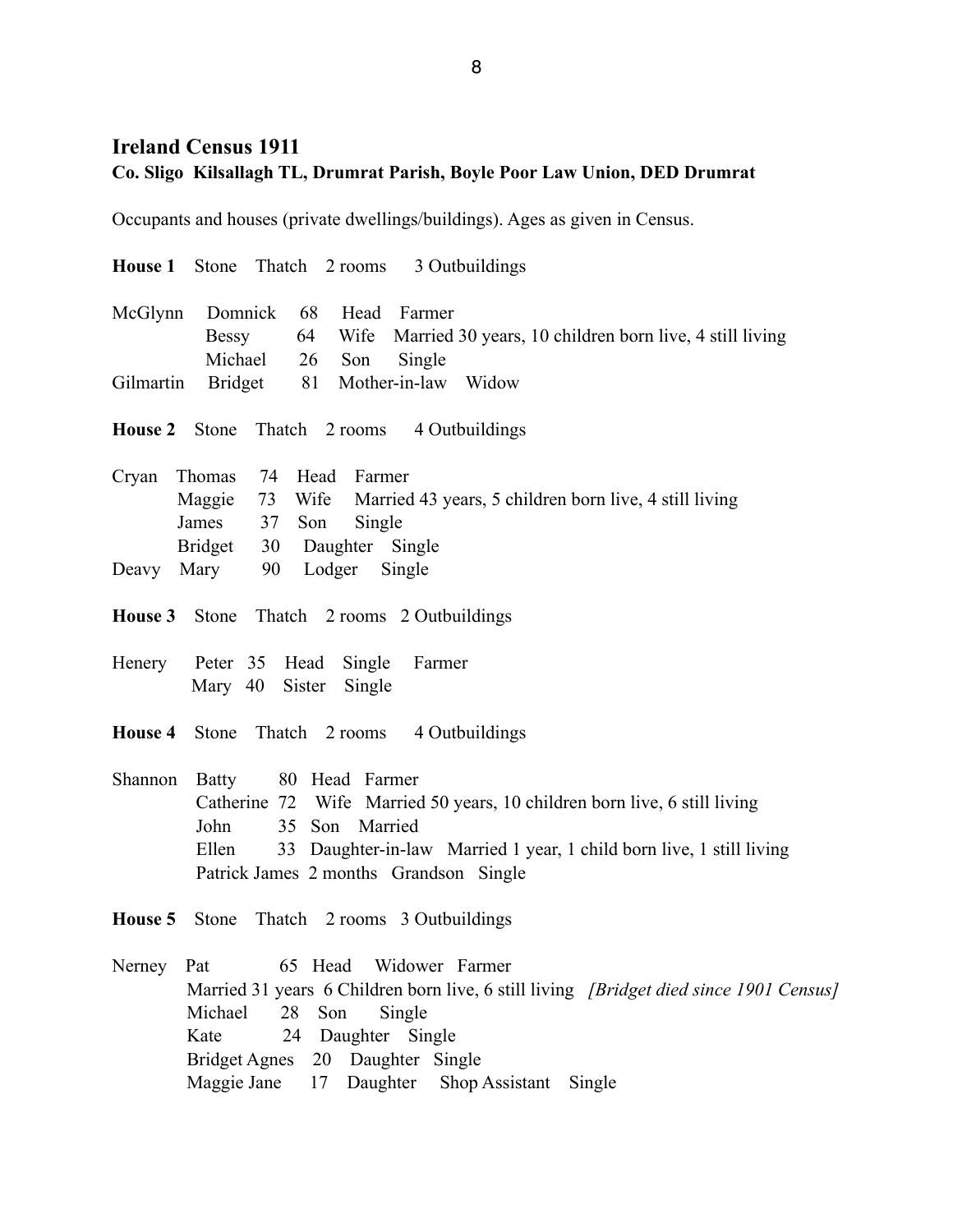**House 6** Stone Thatch 2 rooms 4 Outbuildings

Hannon Patrick 68 Head Farmer Mary 48 Wife Married 20 years with 10 children born live and 9 still living Mary Ann 18 Daughter All siblings here single Maggie E 17 Daughter Michael 16 Son Bea Treasa [sic] 13 Daughter Scholar James P 11 Son Scholar Patrick Joe 9 Son Scholar Norah Jane 7 Daughter Scholar Thomas M. 5 Son John Gerald 2 Son

**House 7** Stone Thatch 2 rooms 3 Outbuildings

Davey Pat 46 Head Farmer Bridget 42 Wife Married 9 years with 7 children born live and 7 still living John Francis 7 Son Patk James 6 Son Katie Ellen 5 Daughter Bridget Agnes 4 Daughter Andw Joseph 2 Son Michael 9 Months Son

## **What else can we know about our old parishes and townlands?**

County Sligo is long inhabited, and the folks who lived here left many reminders - like the ringforts dotting our fields. We can now learn more of these and other monuments via the Archaeological Survey of Ireland, a unit of the National Monuments Service, and its' online database base. Go to [https://www.archaeology.ie](https://www.archaeology.ie/) and look for the [Historic Environment Viewer](http://webgis.archaeology.ie/historicenvironment) - an online digital service provided by the Department of Culture, Heritage and the Gaeltacht. Tis quite a tool. The viewer is accessible on most browsers and platforms, including smart phones.

## **Future additions to assist users of these Townland Information Sheets**

The local people of the Keash/Culfadda Parish area will continue to refine these Townland information sheets as time goes on. With the valuable help of neighbors and relations they will add names of residents who came to live, work and pass on to others the fields and homes of these townlands for a few more years beyond the 1911 Census, to bring knowledge of the past up close to current memory and understanding. They will also do their best to name the local fields and gathering places of by-gone days - where, for instance, our ancestors used to dance at the cross